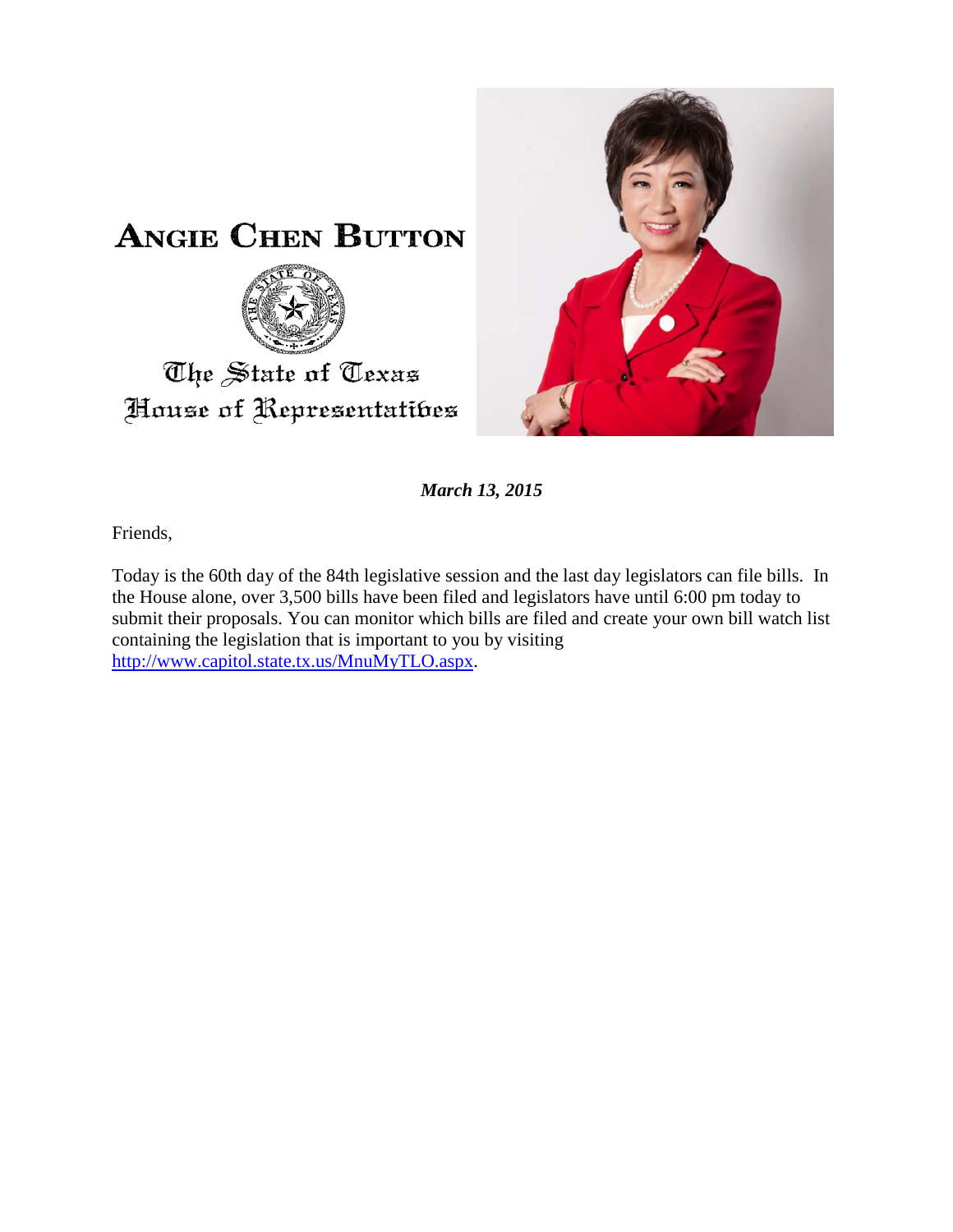

**With Congressman Sam Johnson on the floor of the Texas House this week**

## **Economic Development**

This week I filed HB 26, HB 27, and HB 28. This legislation lays the groundwork for Economic Development reform in Texas. The reform package consolidates the Emerging Technology Fund into the Texas Enterprise Fund and restructures it so it may also be used for small business and to help university-born technology projects get off the ground. The package also increases transparency and oversight by creating the Economic Incentive Oversight Board charged with regularly reviewing programs, participating in the awards process, and forming metrics to evaluate the success of the programs. The legislation I filed requires all economic development incentive programs to go through regular independent audits to make sure each tax dollar spent is going toward its intended purpose and is bringing a return on taxpayers' investment. Additionally, I am calling for the immediate elimination of several underutilized programs.

The Economic Development reform package filed today includes many of the key issues identified by the Select Committee on Economic Development Incentives that I chaired during the interim. Now, as Chair of the standing Committee on Economic and Small Business Development, I look forward to working with my colleagues, the business community, and every Texan to ensure Texas remains a leader in job creation.

## **Visitors from Home**

I was excited to see some friends from home at their State Capitol this week. Chris Freeman of Garland stopped by as he was visiting the State Capitol. John and Jodie Ellzey, also of Garland, came by to say hello as they were here Austin for an early spring break trip. I also had the chance to visit with Dallas County Community College District Chancellor Joe May about higher education issues in our area. Thursday was Girl Scout Day at the Capitol celebrating the 103rd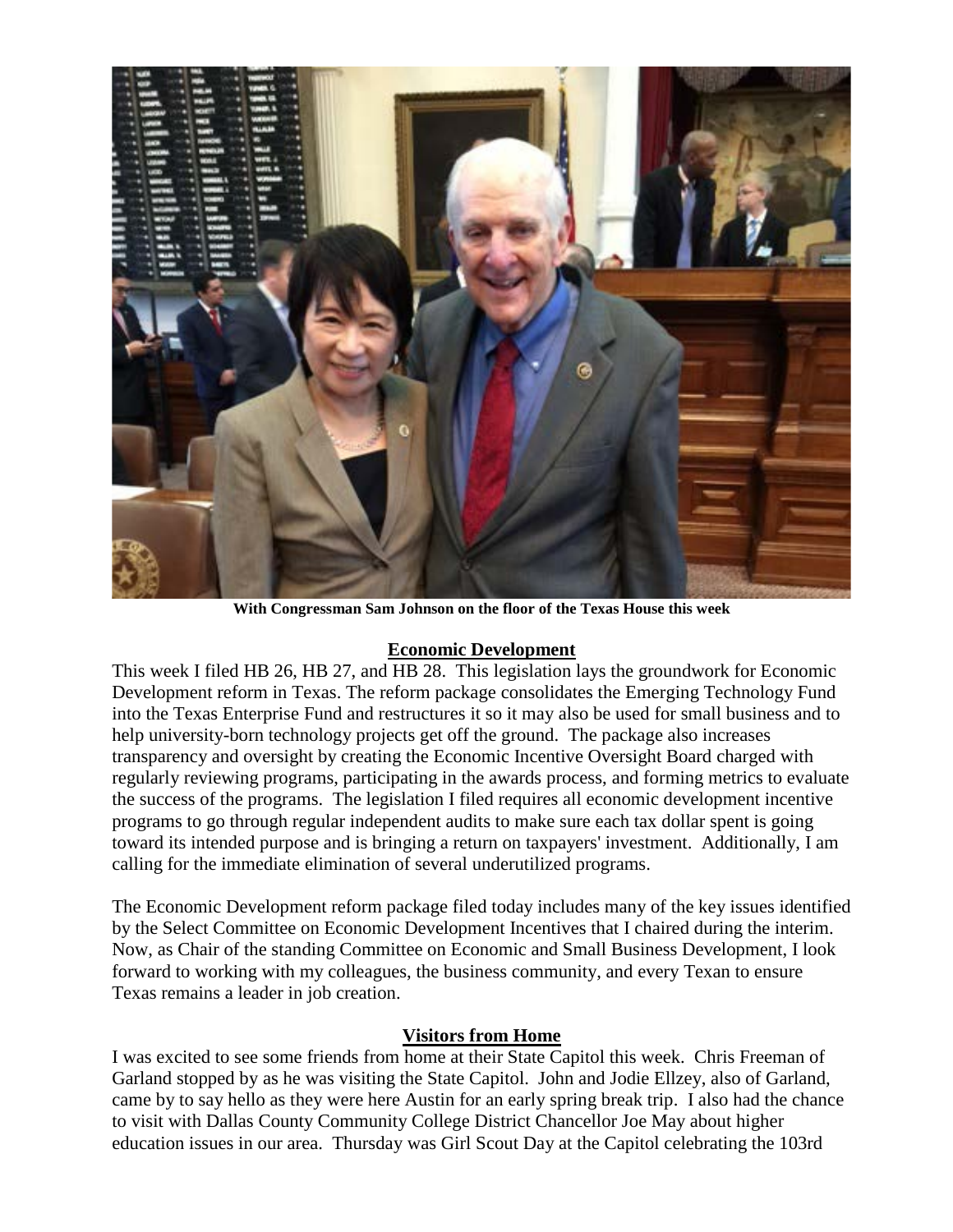anniversary of the organization's founding. As an honorary troop co-leader of the Texas Legislative Troop 1920, I was honored to celebrate with them and recognize the group from the House floor.



**I was happy to meet with Girl Scouts from around the state as they celebrated their organization's anniversary**